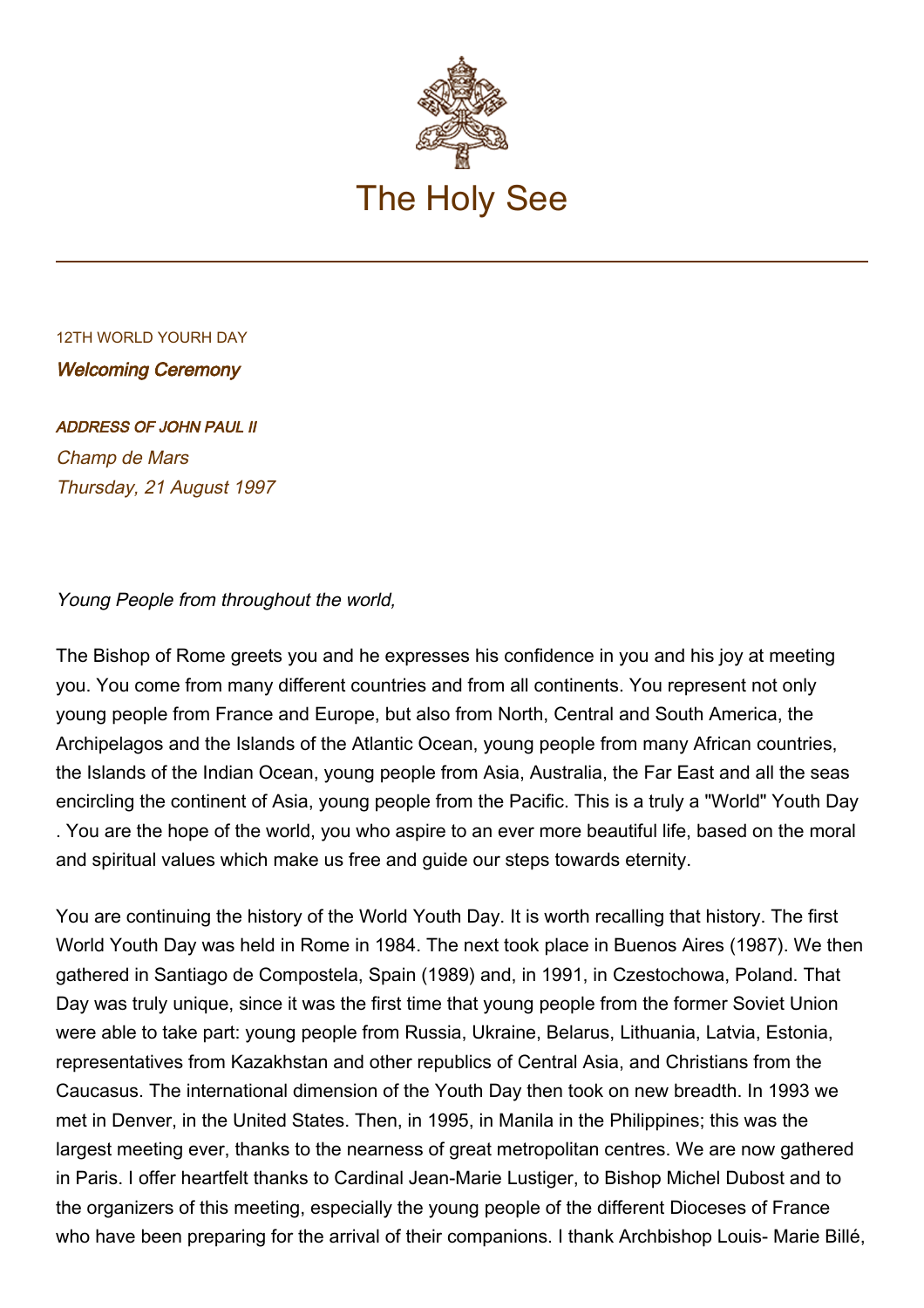President of the French Episcopal Conference, for his words of welcome and the French Bishops for offering the hospitality of their dioceses to guests from around the world.

I extend respectful greetings to the distinguished representatives of the Christian Churches and Ecclesial Communities, as well as to those of the Jewish and Muslim communities: I thank them heartily for having wished to join this festive assembly of Catholic youth.

I also thank the young Filipino and French delegates who now invite you to form the great chain of faith, solidarity, friendship and peace between the countries of the whole world.

You are following in the footsteps of the young people who, carrying olive branches, came forth to meet Christ as he entered Jerusalem. Today, young people from every continent, you acknowledge Christ who unites us in joyful fellowship and in firm solidarity, and you march together towards the happiness which he offers us. You have chosen the rainbow as the sign of your diverse origins and cultures; in this way you express your thanksgiving for God's covenants with creation up to the definitive covenant sealed by the blood of the Saviour.

A roll call of the nations represented at World Youth Day was then read. Afterwards the Holy Father continued in French.After welcoming the representatives of the different countries, I now cordially greet the delegations of the international movements, associations and communities.The Pope then greeted those present in their various languages. To the English-speaking young people he said:A special greeting to the English-speaking young people from all over the world. The Pope is delighted to meet so many of you here in Paris, at the World Youth Day.Christ has brought us together. He is the subject of our reflections during these days; he is at the centre of our prayer. He is the source of the spiritual bond which unites us in his Church, a bond which, perhaps, we feel more intensely as we look around and see so many young people whose hearts are beating with the message of the Gospel of hope, the Gospel of life. "'Teacher, where are you staying?'. He said to them, 'Come and see' ... and they stayed with him" (Jn 1:38-39). This is the challenge which the World Youth Day offers to the young people of Europe, Africa, Asia, Oceania and the Americas. May this great event help you to know Jesus better and love him more. Then you will be his apostles to the world at the dawn of the approaching millennium. God bless you all!After offering greetings in Spanish, Italian, German, Portuguese, Polish, Russian, Romanian, Hungarian, Arabic, Tagalog, Swahili and Chinese, the Holy Father again spoke in French.Dear young people, Christ is our hope; Christ is our joy. In the days to come, open your hearts and minds to Christ. You are part of the Church, which wishes to open up to you the way of salvation and the path to happiness. I invite you to let yourselves be guided by the Lord and to make this journey together with him. In the course of this week, may each day be filled with grace and peace.A handicapped youth then read the passage of St John's Gospel recounting the washing of the feet (Jn 13:1-15). Afterwards Cardinal Jean-Marie Lustiger, Archbishop of Paris, greeted the Holy Father and thanked him for offering the young people a meditation on this Gospel passage, assuring him that in all their prayer vigils they would reflect on the words he entrusted to them. The Holy Father then led the young people in the Lord's Prayer and imparted his Blessing. Before taking his leave the Pope said in French:We now know why the engineer Eiffel built this tower — to have a great youth gathering here around the tower: the World Youth Day which we have just opened and which will continue tomorrow and the day after tomorrow, until Sunday. Now goodbye; see you later. One suggestion for